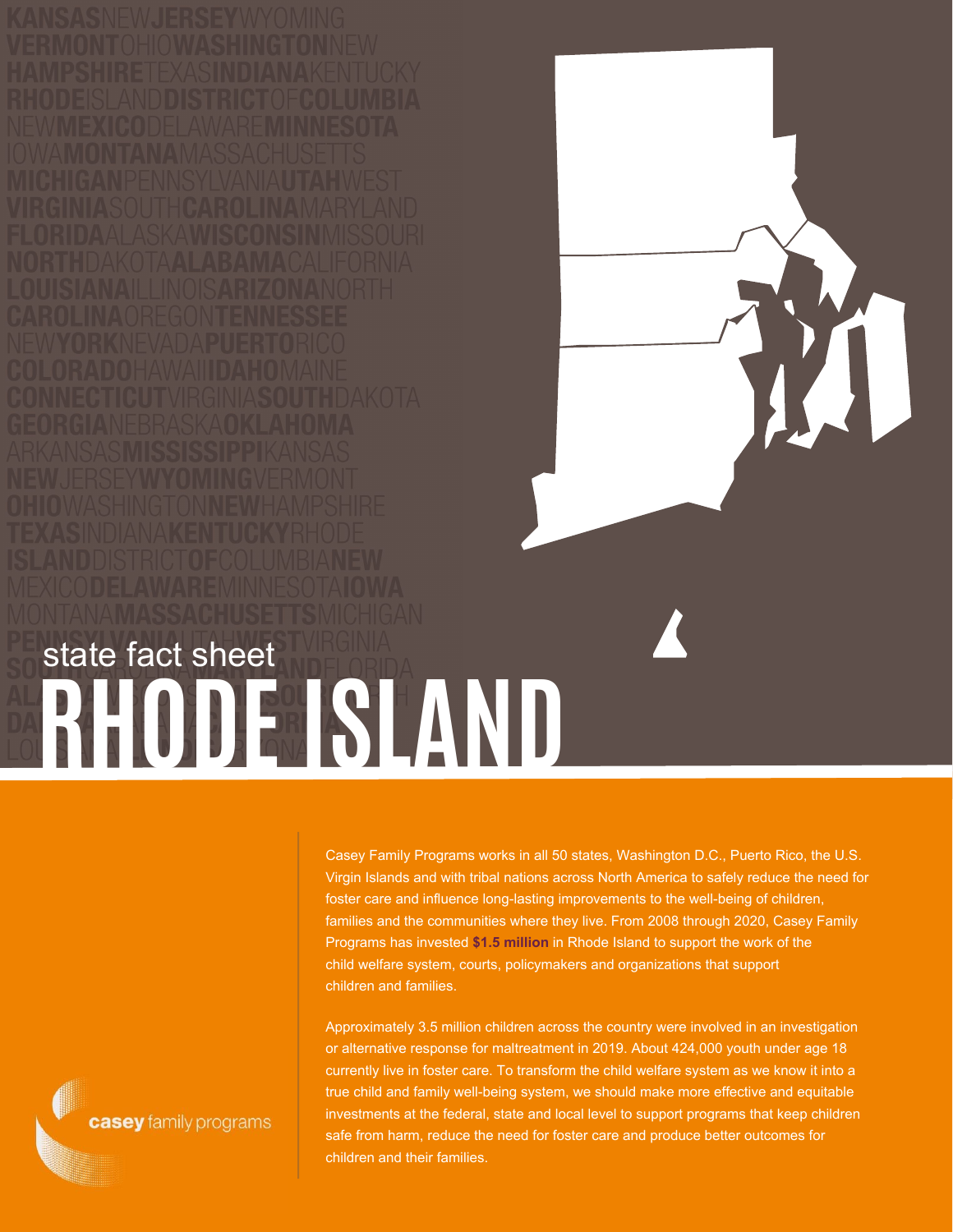We talk about a "foster care system," but the goal is to create a child and family well-being system that prevents abuse and neglect and helps every child grow up safely in his or her own family whenever possible. Rather than waiting for maltreatment to occur, we can improve the safety of children who have come to the attention of child protective services by helping their families with evidence-based and promising practices.

Across Rhode Island in 2019, approximately:



Most states currently are limited to using the bulk of the \$9.8 billion in dedicated federal child welfare funding only for services related to foster care. The Family First Prevention Services Act of 2018 and the Family First Transition Act of 2019 provide states with the historic opportunity to invest federal funding to support preventive services, including substance abuse, mental health and parental skill training, so more children can remain safely at home. States and tribes now have access to new federal prevention resources to help keep children safe from harm in the first place by helping strengthen their families.

How federal child welfare funding is currently aligned in Rhode Island\*:



 $\mathbf{S}$ 

 $\mathbf \Xi$ **CO** kin gs $\mathbf \Xi$ **CO** rtæ r in  $\, >$ c جا  $\mathbf \Xi$ c  $\blacksquare$  $\mathbf{S}$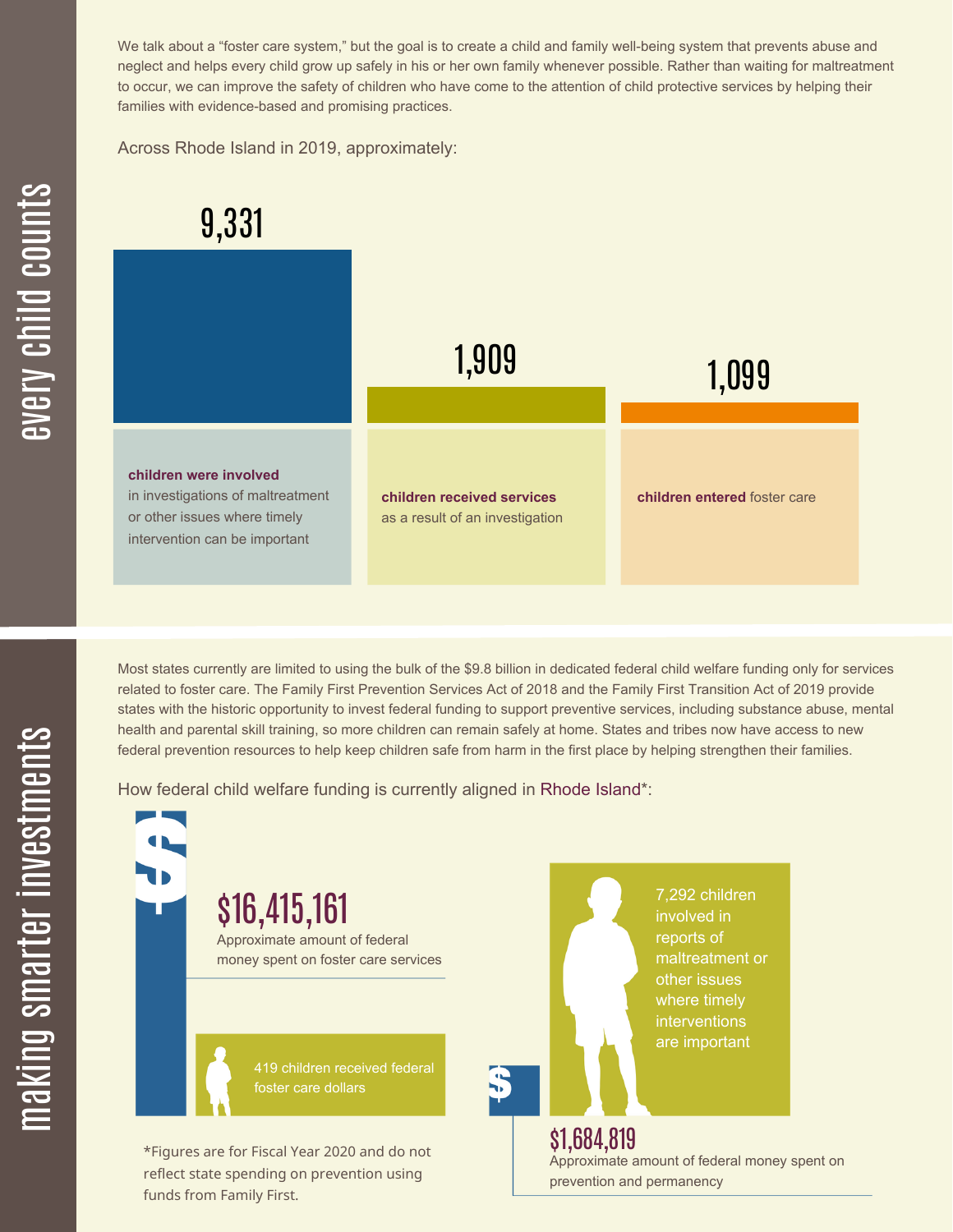$\overline{\mathbf \Theta}$  $\overline{\mathbf{C}}$ <u>pin</u>  $\overline{\mathbf{C}}$  $\overline{\mathbf{C}}$  $\equiv$  $\overline{\mathbf{c}}$  $\overline{\phantom{0}}$  $\boldsymbol{\mathcal{O}}$ a  $\overrightarrow{\mathbf{e}}$ 

 $\overline{\phantom{1}}$ 

Safety and effective response go hand in hand. Most children enter foster care due to neglect and other reasons — not because of physical or sexual abuse. In Rhode Island, providing targeted and effective interventions as soon as possible, including by accessing new federal resources provided under the Family First Prevention Services Act and the Family First Transition Act, can safely allow children to remain with their families and thrive.

93% of

do not

children in

experience

a repeat

within six

months

Rhode Island

occurrence of

maltreatment

Reasons children in Rhode Island enter foster care:



\*"Other" includes parental substance abuse, child substance abuse, child disability, child behavior problems, parent death, parent incarceration, caretaker inability to cope, relinquishment or inadequate housing.

What happens to children who end up in foster care? Most are safely reunited with their own family or extended family. A significant number are adopted. Under the Family First Prevention Services Act, communities can more easily invest in helping more children to grow up in safe, stable families by providing appropriate and timely services prior to the need for removal, or after they return home or have been adopted.

Among children in Rhode Island who exited foster care in 2019:



Numbers may not equal 100% due to rounding. \*"Other" includes transferred to another agency, ran away or died.